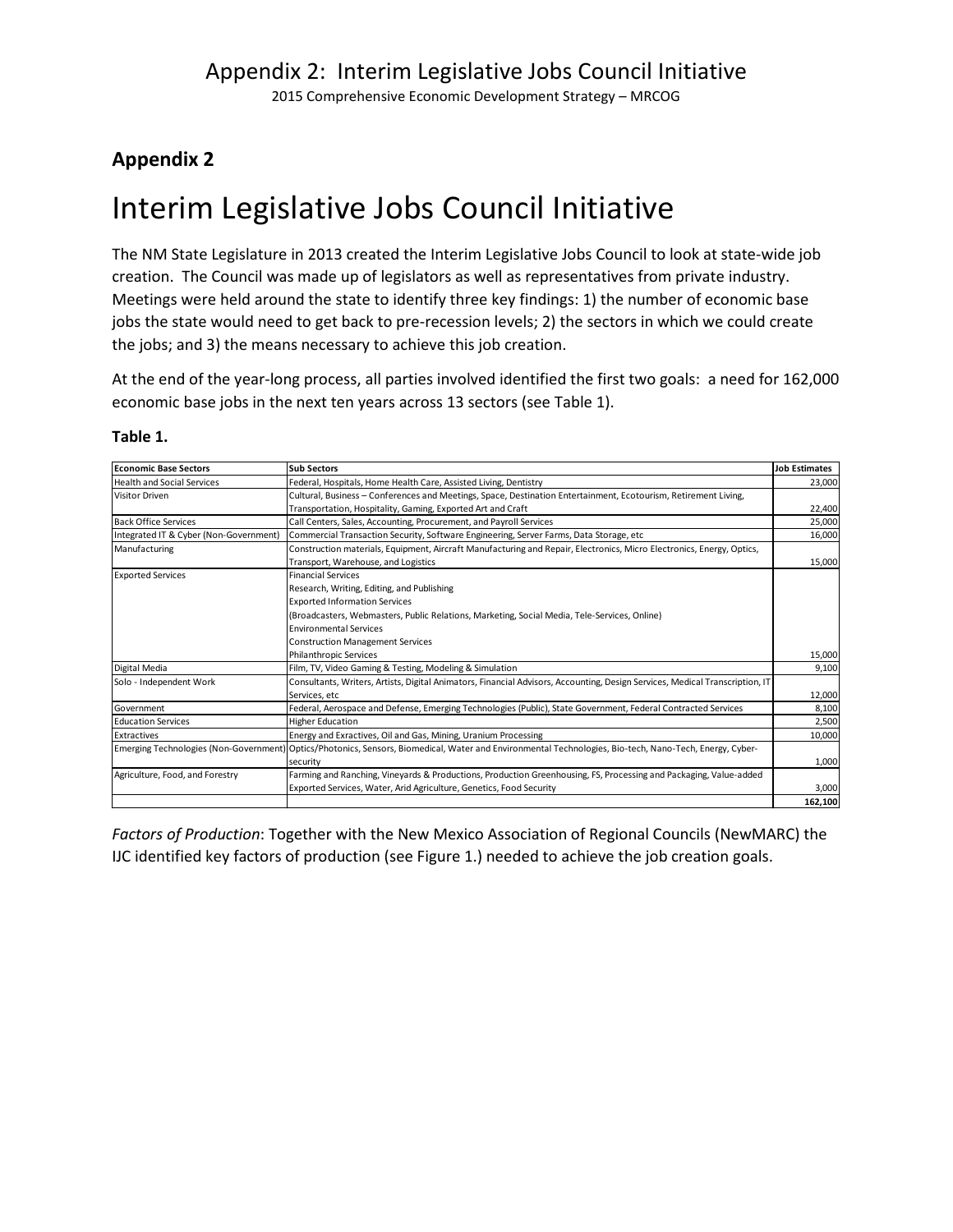### Appendix 2: Interim Legislative Jobs Council Initiative

2015 Comprehensive Economic Development Strategy – MRCOG

### **Figure 1.**

| <b>Factors of Production:</b>                                    |  |  |  |  |  |  |
|------------------------------------------------------------------|--|--|--|--|--|--|
| <b>Capital</b>                                                   |  |  |  |  |  |  |
| Infrastructure:                                                  |  |  |  |  |  |  |
| <b>Water &amp; Sewer</b>                                         |  |  |  |  |  |  |
| <b>Bandwidth</b>                                                 |  |  |  |  |  |  |
| <b>Transmission</b>                                              |  |  |  |  |  |  |
| <b>Roads &amp; Drainage</b>                                      |  |  |  |  |  |  |
| <b>Power and Gas</b>                                             |  |  |  |  |  |  |
| <b>Public Safety</b>                                             |  |  |  |  |  |  |
| <b>Transportation System</b>                                     |  |  |  |  |  |  |
| <b>Real Estate (Land and Building Inventory)</b>                 |  |  |  |  |  |  |
| <b>Qualified Workforce, Education, Community Development</b>     |  |  |  |  |  |  |
| <b>Marketing and Sales (Deal Structuring, Lead Generation)</b>   |  |  |  |  |  |  |
| <b>Leadership, Business Climate (Tax and Regulatory Climate)</b> |  |  |  |  |  |  |

*Policy Recommendations:* Using key findings from the statewide process, the IJC developed a list of policy recommendations in 2014 to present to the 2015 NM State Legislatiure to kick start job creation in identified sectors (see Table 2.).

#### **Table 2.**

**Interim Legislative Jobs Council—policy recommendations:** job creation programs (red) and workforce/infrastructure (blue)

| FY 2016                              | \$74,435,000 |
|--------------------------------------|--------------|
| <b>WorkKeys Program</b>              | \$35,000     |
| <b>NMSU STEM Education Program</b>   | \$475,000    |
| <b>Tourism Department Marketing</b>  | \$3,500,000  |
| <b>Work Force Gap Forecast Model</b> | \$125,000    |
| <b>Broadband Needs Assessment</b>    | \$300,000    |
| <b>Middle School Physics Pilot</b>   | \$250,000    |
| <b>Forest Restoration Pilot</b>      | \$250,000    |
| Solo-Work Pilot                      | \$500,000    |
| <b>Local Staff Augmentation</b>      | \$4,500,000  |
| <b>Co-op Advertising</b>             | \$2,000,000  |
| JTIP                                 | \$12,000,000 |
| LEDA                                 | \$50,000,000 |
| <b>NM Partnership</b>                | \$500,000    |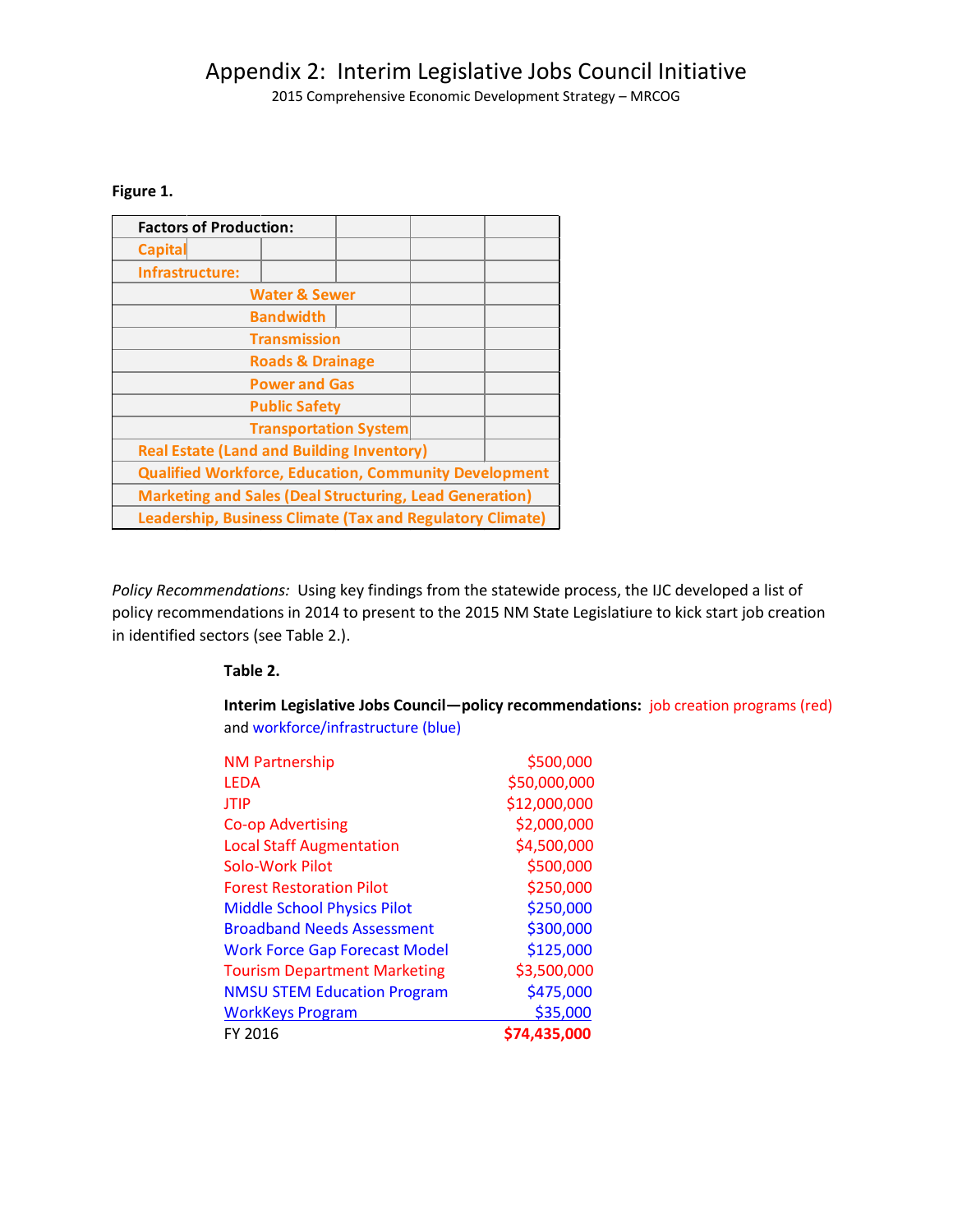# Appendix 2: Interim Legislative Jobs Council Initiative

2015 Comprehensive Economic Development Strategy – MRCOG

*Regional Process:* In 2014, the NM State Legislature agreed to continue the jobs council work to include more localized data. The Councils of Governments were asked to conduct some planning meetings at the regional level to achieve the same objectives: identify the 1) number of economic base jobs the region would need to get back to pre-recession levels; 2) the best sectors for job creation; and 3) the means necessary to achieve this job creation.

The Mid-Region Council of Governments held three meetings:

1. August 2014: Objective: To get consensus, clarity and coherence on where we are and where we need to be. The meeting, of nearly 85 people, including community leaders, legislators, and economic development professionals in the Albuquerque Metro region looked at the following demographics:

Current population and population growth

Percent of the workforce employed

Jobs needed to support population growth

Unemployment rate

Jobs needed to support those currently unemployed

Jobs needed to replace those jobs that will be lost through attrition

Net economic base jobs needed each year for the next ten years

Through the deliberation of these questions, the participants identified a need of 82,500 economic base (traded) jobs needed in the next ten years or 8,250 jobs per year in the Albuquerque Metro Area. (See Predicament Matrix below).

2. September 2014: The objective of this meeting was to ask sector experts to identify the numbers of jobs in each of 13 sector areas that would be appropriate and reasonable for this region to assume it could create. Another 80 community leaders attended –many of the same leaders from the August meeting with the addition of key invited sector representatives.

The three sectors with the highest job projection numbers were Health and Social Services, Visitor Driven, and Back Office (see attached Table 3. for the numbers in all sectors).